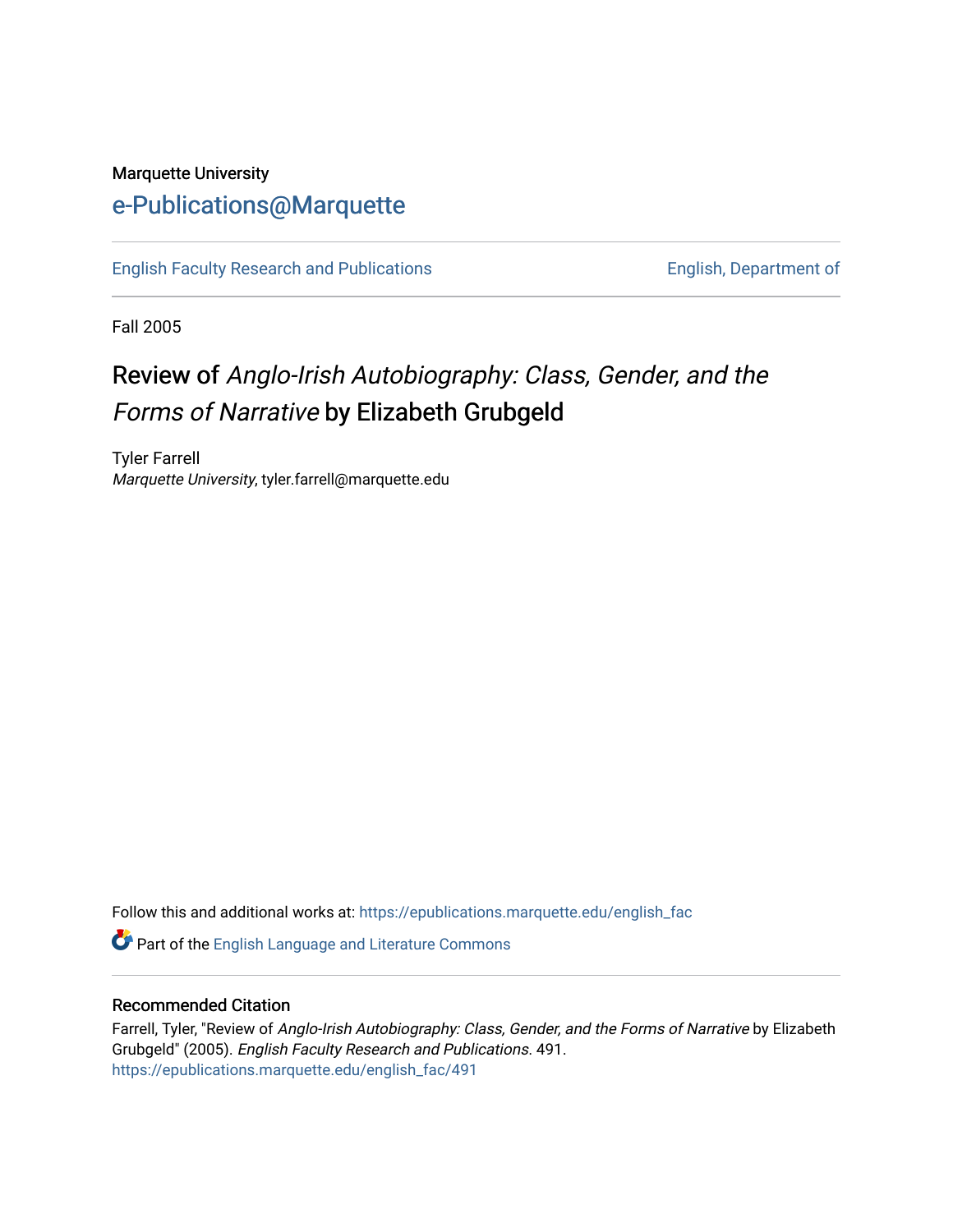**Marquette University**

## **e-Publications@Marquette**

#### *English Faculty Research and Publications/College of Arts and Sciences*

*This paper is NOT THE PUBLISHED VERSION;* **but the author's final, peer-reviewed manuscript.**  The published version may be accessed by following the link in the citation below.

*An Sionnach*, Vol. 1, No. 2 (Fall 2005): 161-164. [Link.](https://muse.jhu.edu/journal/435) This article is © University of Nebraska Press and permission has been granted for this version to appear in [e-Publications@Marquette.](http://epublications.marquette.edu/) University of Nebraska Press does not grant permission for this article to be further copied/distributed or hosted elsewhere without the express permission from University of Nebraska Press.

# Review of *Anglo-Irish Autobiography: Class, Gender, and the Forms of Narrative*, by Elizabeth Grubgeld

Tyler Farrell Marquette University

Elizabeth Grubgeld | *Anglo-Irish Autobiography: Class, Gender, and the Forms of Narrative* | Syracuse: Syracuse University | 2004 | 216 pp. | ISBN 0815630417 | \$19.95

The recent interest in Irish and Anglo-Irish autobiography of the nine- teenth and twentieth centuries has spawned a number of works addressing the importance of life-writing to the Irish literary tradition. The formation of a national identity shows cultural and historical insight to the reader of Irish literature and creates a simple necessity in the understanding of the development of Irish writing in general. Elizabeth Grubgeld's book, *Anglo- Irish Autobiography: Class, Gender, and the Forms of Narrative* tackles many of these complex issues and explores the fecundity of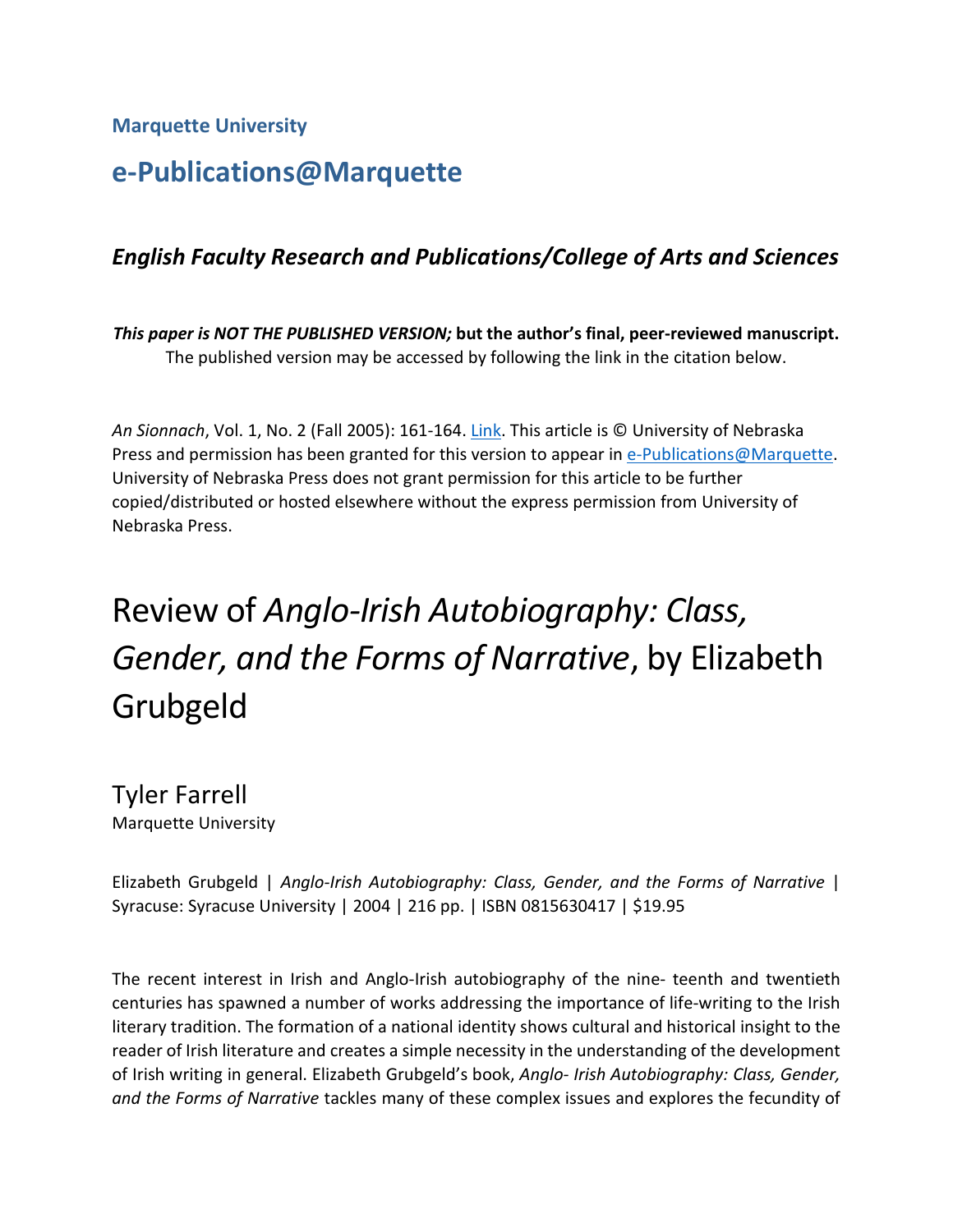authors who not only engage in fiction or poetry, but also explore the self and the creation of realism, perception, and influence in autobiography. No doubt this book will entice readers to explore Irish life-writing further and show the vital im- pact that memoir has had on not only Irish writers, but Ireland herself.

Immediately Grubgeld admits to the problematic nature of the term "Anglo-Irish" and explains early in the text that such a designation can cre- ate questions of race, religion, and class that are often quite difficult to de- lineate. She attempts to clarify the term and quickly admits that "As mem- bers of a depleted colonial class, Anglo-Irish autobiographers draw from their family histories a sense of continuity and dissolution, influence and ir- relevance, identity and nothingness. They rail against their own class, and they defend its attitudes and actions; they assert their place within an Irish nation, and they question its legitimacy" (xi). The construction of identity begins with a voyage into the personal and societal while Grubgeld shares with us an enthusiasm for the necessity of the Anglo-Irish writer in the pantheon of world literature. She feels that in a way they become architects of biography in a place where religion and history can often jump between

English, Anglo-Irish and native Irish to include perceptions that come from upbringing, bias, religion and self-preservation. The struggles that Anglo- Irish autobiographers have to endure include "genealogical preoccupation, loss of property, a vanished utopian childhood, and a degenerative view of history" (xi). This all seems to add up to a new culture within the tall walls of Irish history.

Grubgeld, whose work has included other issues of Anglo-Irish culture and literature (including a book on George Moore's fiction and autobiogra- phy), jumps headlong into the last 125 years of Irish autobiography. She pays specific attention to works that have been produced between World War I and present day. Grubgeld is extremely thorough in her research looking at lifewriting from authors like: Elizabeth Bowen, W.B. Yeats, Lady Gregory, George Bernard Shaw, Louis MacNiece, Oliver St. John Gogarty, and George Moore. She also looks at authors and memoirs that have had little written about them such as: Somerville and Ross, Katherine Everett, Mary Pakenham, Violet Powell, and others. There is a specific interest in fe- male writers and a compelling emphasis on the struggle for identity under the problems of class and social restrictions. Many of these writers saw their lives torn apart by famine and civil and world wars only to escape through reflection and a deep panorama of life and personality. Grubgeld strives to show the struggle and tension that writers had to endure in order to create an identity in the face of change and a significant transformation of their complex worlds.

*Anglo-Irish Autobiography* is somewhat of a conventional study of its sub- ject, but it also includes information and themes that have rarely been ex- amined. The background of certain writers is filled with accessible and es- oteric insight and relays the capacity for critical understanding and valuable theoretical ideas. Specifically the sections on Elizabeth Bowen are interesting and highly complex holding thoughts on her style of writing, her extensive family history, and her impact on the subject of autobiogra- phy. Grubgeld writes, "If there is a central character in the tradition I have proposed, it is Elizabeth Bowen. An autobiographer of unusual skill and subtlety, she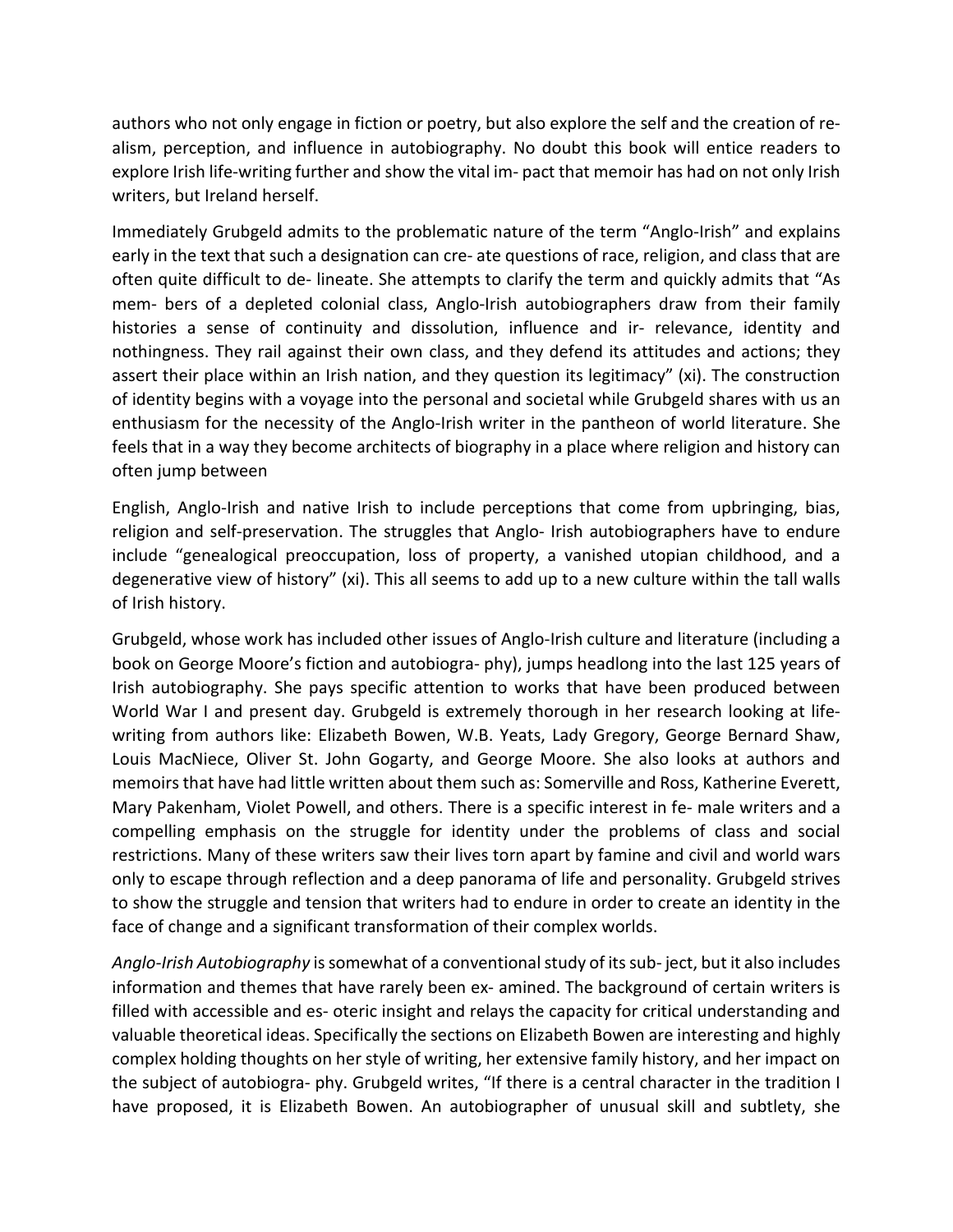manages the most astute negotiations between inherited iden- tity and her life as a woman, and between her story as the failed heir of Bowen's Court and the arena of concern that must go beyond that narrow world" (xix). Arguably, Bowen is a writer that has not had much attention placed on her non-fiction, but deserves the accolades that Grubgeld thrusts upon her. There are treasures and distinguished relationships between Bowen and the future of Irish autobiography.

Another aspect of note in her book is how Grubgeld borrows from many sources in order to convey her thoughts. She uses many opportunities to explain her reasoning and backs them with wonderful insight and sources. Some examples of this include Grubgeld's strong feelings on the mother and father figures in Anglo-Irish autobiography, the impact of religion and history on life and relations, how memoirs are often guided by perception and patterns of interpretation as well as the psychology of "why" authors are driven to remember, why they feel compelled to tell us of certain experiences. Grubgeld uses terms like "narrative models" and "the course of a life" to help the reader see the connections between these writers and the works that tend to hold more than just simple stories and humorous anecdotes. These works make up a history, and while many of the involved authors are from different backgrounds, they all seem grounded in the shaping of a personal and yet, societal myth.

Two specific conclusions that Grubgeld attempts to reach involve the story of culture among the Anglo-Irish and the mutual influence that went into the shaping of that culture. There are issues of gender and genre, allegiance to the Church of Ireland, and matriarchal powerlessness or what Grubgeld calls "matrophobia." She looks specifically at the female position in Ireland and also the comic and cultural patterns that represent "narrative structure and rhetorical aims" (xix). There are many negotiations in the work about these issues, but they are told in a fluid and reasonable manner. They become quite thought provoking and add to the ever widening discussion on the subject of memoir while also enlightening our expressions.

Grubgeld also writes about how autobiography is universal to even the novice critic. Memoirs often include a great deal of satire, spirituality, place, the literary, and most importantly, a future. Not so ironically is the fact that the future study of memoir is necessary to our understanding of the past. Autobiography continues to create, form and record history as it is seen through the eyes of the noble and perceptive watcher. Grubgeld writes, "these autobiographers attempt not only to memorialize but also reconsider and reshape their lives. The autobiographies of Anglo-Ireland present more than a previously undocumented fragment of a literary mosaic, more than an obscure field of interest for the specialist" (xxi). In Grubgeld's view, we can learn from memoir. We are able to piece together a certain time with the help of the puzzle shapes that become our notion of autobiography. Even though memoir sometimes struggles with legitimacy in certain circles there is an importance to its intimacy, a new and insightful style of self representation.

With Grubgeld's work we see a new understanding of some of these neglected texts and carry a fresh thought into our knowledge of the lesser known works of these central figures of Irish literary history. The identity that appears in *Anglo-Irish Autobiography* is one filled with a vivid future, an examination of the blessings of place, history and identity. It is an invalu- able work that contributes to a new understanding of life-writing and its impact on how we perceive Ireland